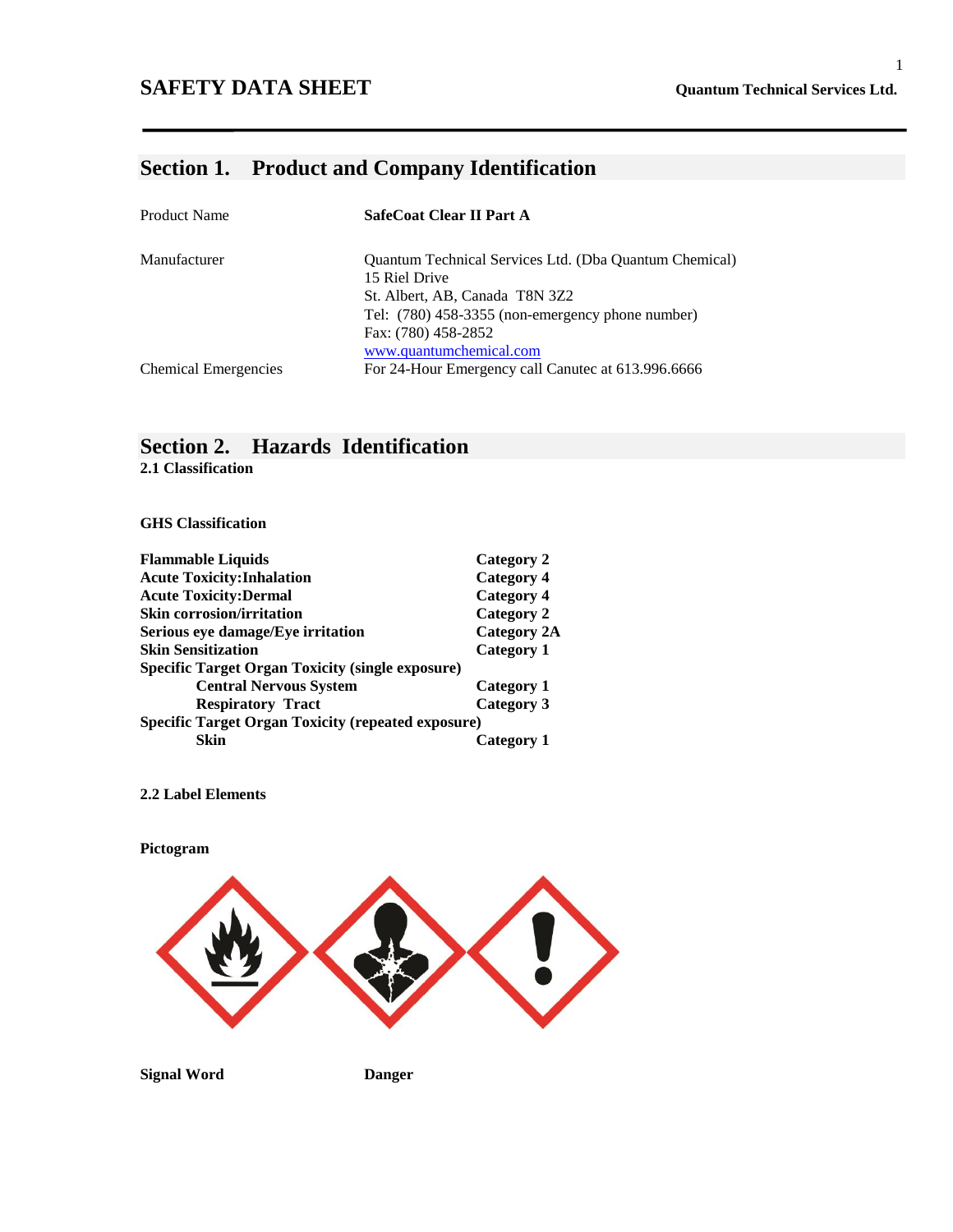| <b>Hazard Statements</b>        | H225 Highly Flammable liquid and vapour.<br>H315 Causes skin irritation.<br>H317 May cause allergic skin reaction.                                                        |  |  |  |  |
|---------------------------------|---------------------------------------------------------------------------------------------------------------------------------------------------------------------------|--|--|--|--|
|                                 |                                                                                                                                                                           |  |  |  |  |
|                                 |                                                                                                                                                                           |  |  |  |  |
|                                 | H319 Causes serious eye irritation.                                                                                                                                       |  |  |  |  |
|                                 | H332 Harmful if Inhaled.                                                                                                                                                  |  |  |  |  |
|                                 | H335 May cause respiratory irritation.                                                                                                                                    |  |  |  |  |
|                                 | H336 May cause drowsiness or dizziness.                                                                                                                                   |  |  |  |  |
|                                 | H370 Causes damage to organs (central nervous system).                                                                                                                    |  |  |  |  |
|                                 | H372 Causes damage to organs through prolonged or repeated exposure: skin.                                                                                                |  |  |  |  |
| <b>Precautionary Statements</b> | <b>P280</b> Wear protective gloves/protective clothing/eye protection/face protection.                                                                                    |  |  |  |  |
|                                 | P210 Keep away from heat, hot surfaces, sparks, open flames and other ignition<br>sources. No smoking.                                                                    |  |  |  |  |
|                                 | P233 Keep container tightly closed.                                                                                                                                       |  |  |  |  |
|                                 | P261 Avoid breathing dust/fume/gas/mist/vapours/spray.                                                                                                                    |  |  |  |  |
|                                 | P271 Use only outdoors or in a well ventilated area.                                                                                                                      |  |  |  |  |
|                                 | P264 Wash face, hands and any exposed skin thoroughly after handling.                                                                                                     |  |  |  |  |
|                                 | P272 Contaminated work clothing should not be allowed out of the workplace.                                                                                               |  |  |  |  |
| <b>Response</b>                 | P370 + P378 In case of fire: Use water spray, carbon dioxide, dry chemical, or foam<br>to extinguish.                                                                     |  |  |  |  |
|                                 | P303 + P361 + P353 IF ON SKIN (or hair): Take off immediately all contaminated<br>clothing. Rinse skin with water [or shower].                                            |  |  |  |  |
|                                 | P304 + P340 + P312 IF INHALED: Remove victim to fresh air and keep at rest in a<br>position comfortable for breathing. Call a POISON CENTER/doctor if you feel<br>unwell. |  |  |  |  |
|                                 | P305 + P351 + P338 IF IN EYES: Rinse cautiously with water for several minutes.                                                                                           |  |  |  |  |
|                                 | Remove contact lenses, if present and easy to do. Continue rinsing. If eye irritation<br>persists get medical attention.                                                  |  |  |  |  |
|                                 | P332 + P313 If skin irritation occurs: Get medical advice/attention.                                                                                                      |  |  |  |  |
|                                 | P362 + P364 Take off contaminated clothing and wash before reuse.                                                                                                         |  |  |  |  |
| <b>Storage</b>                  | P405 Store locked up.                                                                                                                                                     |  |  |  |  |
| <b>Disposal</b>                 | P501 Dispose of contents/containers in accordance with local/regional/national/<br>international regulations.                                                             |  |  |  |  |

| Section 3. Composition and Ingredient Information |           |               |                           |                                    |
|---------------------------------------------------|-----------|---------------|---------------------------|------------------------------------|
| Hazardous Ingredients                             | $\%$      | $C.A.S. \#$   | $LD_{50}$                 | $LC_{50}$                          |
|                                                   |           |               |                           |                                    |
| Ammonium Polyphosphate                            | $30 - 60$ | 68333-79-9    | Oral (Rat) $>2,000$ mg/kg |                                    |
| Epoxy Resin Adduct**                              | $10 - 30$ | Proprietary** | Oral (Rat) $1,163$ mg/kg  | Inhal $(Rat) > 11.3$ mg/l          |
| Tert-butyl acetate                                | $1 - 5$   | 540-88-5      |                           | Inhal (estimate) $11 \text{ mg/l}$ |

Trimethylolpropane Triacrylate 7-13 15625-89-5 Oral (Rat) 5,190 mg/kg \*\*HMIRA RN 03330779 Date Applied 2019-05-17

4-4'Isopropylidenediphenol-

Note: Concentration ranges are given to protect intellectual property.

Epichlorohydrin Copolymer 7-30 25068-38-6 Oral (Rat) 11,400 mg/kg<br>Trimethylolpropane Triacrylate 7-13 15625-89-5 Oral (Rat) 5,190 mg/kg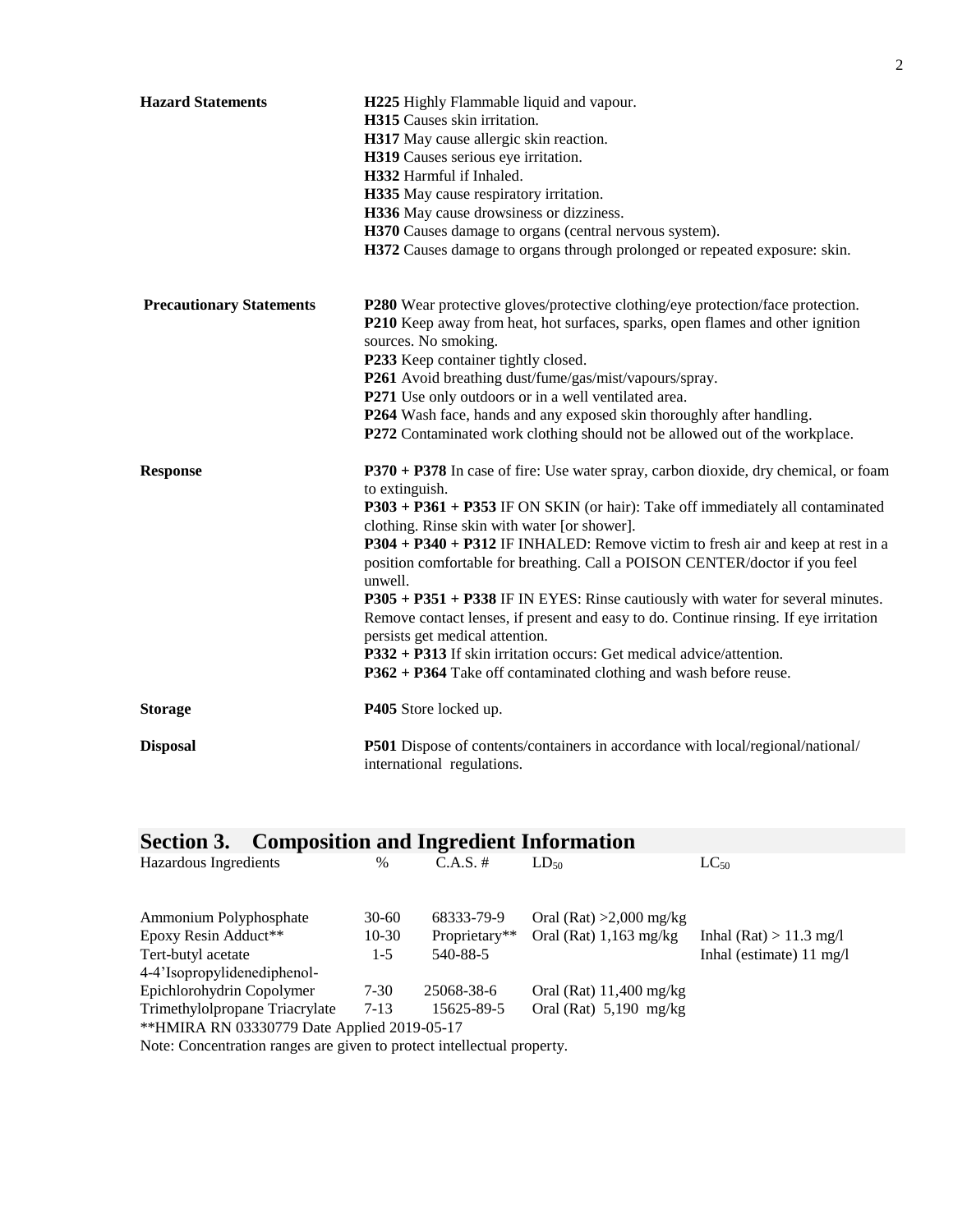### **Section 4. First Aid Measures**

| Eye Contact         | Immediately flush eyes with running water for a minimum of 15 minutes. Hold eyelids       |
|---------------------|-------------------------------------------------------------------------------------------|
|                     | open during flushing. Check for and remove any contact lenses. If irritation persists,    |
|                     | repeat flushing. Obtain medical attention. If necessary call a physician.                 |
| <b>Skin Contact</b> | Remove contaminated clothing. Wash affected areas thoroughly with plenty of soap          |
|                     | and water. If irritation, redness or a burning sensation develops and persists, obtain    |
|                     | medical advice. Contaminated clothing should be thoroughly cleaned before reuse.          |
| Inhalation          | Remove patient from exposure, keep warm and at rest. If breathing is labored, oxygen      |
|                     | should be administered by qualified personnel. Obtain medical attention if there are      |
|                     | persistent symptoms.                                                                      |
| Ingestion           | Wash out mouth with water. If material has been swallowed and exposed person is           |
|                     | conscious, give small quantities of water to drink. Stop if the exposed person feels sick |
|                     | as vomiting may be dangerous. Only induce vomiting at the instruction of a physician.     |
|                     | Never give anything by mouth to an unconscious person. Get medical attention. If          |
|                     | necessary call a poison center or Physician.                                              |

# **Section 5. Fire Fighting Measures**

| Extinguishing Media                                            | Alcohol-resistant foam. Carbon dioxide, dry chemical.                                                                                |  |  |
|----------------------------------------------------------------|--------------------------------------------------------------------------------------------------------------------------------------|--|--|
| Unsuitable Extinguishing Media                                 | Full water jet.                                                                                                                      |  |  |
| <b>Hazardous Combustion Products</b>                           | Carbon Oxides                                                                                                                        |  |  |
| Special Protective equipment and precautions for firefighters. |                                                                                                                                      |  |  |
|                                                                | Fire fighters must wear full protective equipment including self-contained breathing<br>apparatus with chemical protection clothing. |  |  |
| Special Hazards                                                | Keep containers cool by spraying with water if exposed to fire.                                                                      |  |  |

## **Section 6. Accidental Release Measures**

| <b>Personal Precautions</b>      | Remove all sources of ignition. Ventilate area.<br>In addition to the protective clothing/equipment in Section 8, wear impermeable boots.                                                                                           |
|----------------------------------|-------------------------------------------------------------------------------------------------------------------------------------------------------------------------------------------------------------------------------------|
| Method for Cleaning Up           | Evacuate all non-essential personnel. Dike area to prevent spreading. Cover spills with<br>some inert absorbent material, sweep up and place in a waste disposal container.<br>Remove containers to a safe place and cover loosely. |
| <b>Environmental Precautions</b> | Avoid release to environment.                                                                                                                                                                                                       |

# **Section 7. Handling and Storage**

| Handling             | Put on appropriate personal protective equipment (see section 8).<br>Precautions: Avoid release to environment. Keep away from heat, sparks and open<br>flame. No smoking. Wear protective gloves and eye/face protection. Wash hands<br>thoroughly after handling.                          |  |
|----------------------|----------------------------------------------------------------------------------------------------------------------------------------------------------------------------------------------------------------------------------------------------------------------------------------------|--|
|                      | Persons with a history of skin sensitization problems should not be employed in any<br>process in which this product is used.                                                                                                                                                                |  |
|                      | Special Handling Statements; Provide adequate ventilation of working area.                                                                                                                                                                                                                   |  |
| <b>Storage Needs</b> | Store in a cool dry, well ventilated space and keep container tightly closed. Keep away<br>from source of ignition. Take precautionary measures against electrostatic loading –<br>earthing necessary during loading operations. Observe the general rules of industrial<br>fire protection. |  |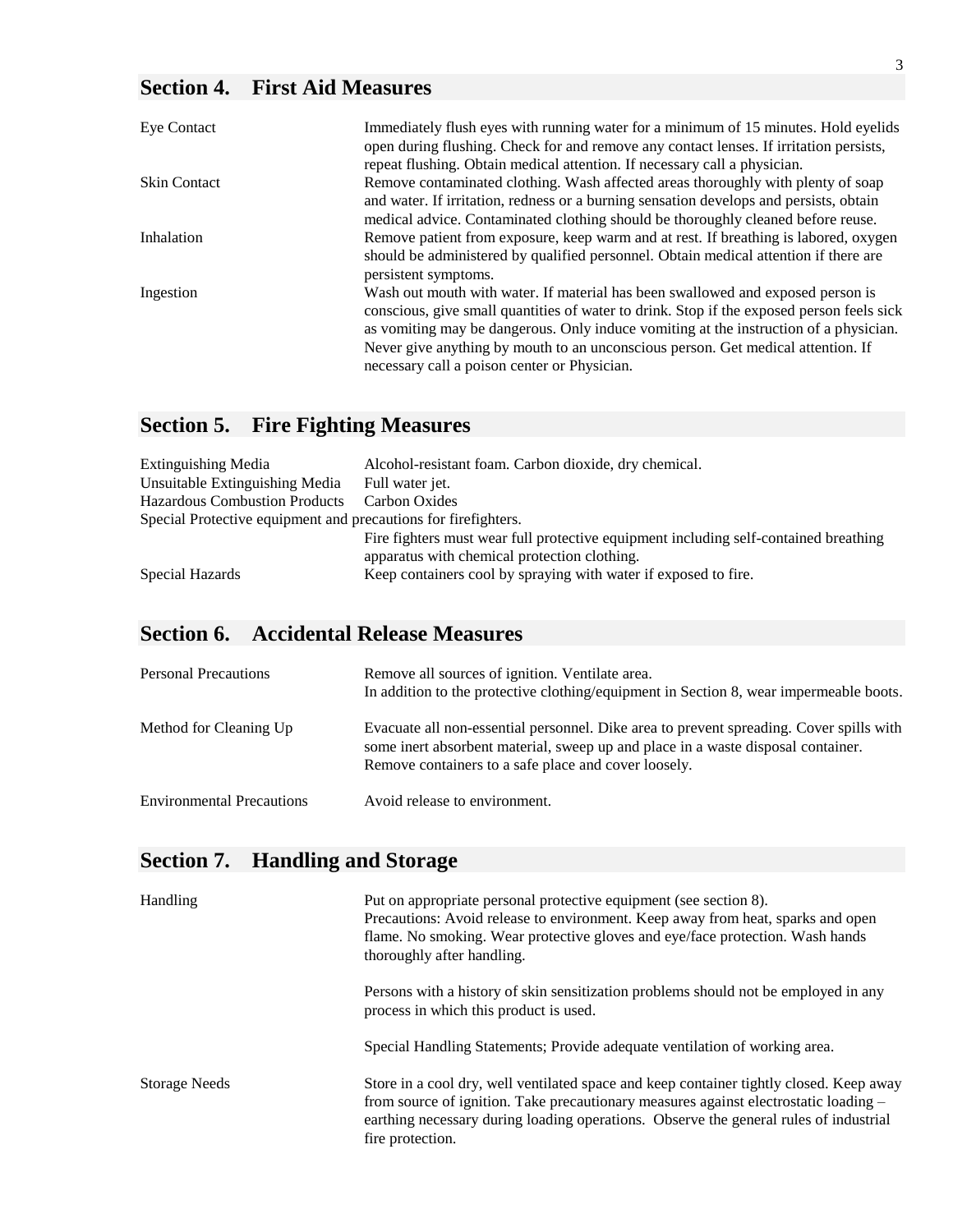#### **Section 8. Exposure Controls and Personal Protection**

| <b>Occupational Exposure Limits:</b><br>Ammonium Polyphosphate | None                                                                                                                                                     |
|----------------------------------------------------------------|----------------------------------------------------------------------------------------------------------------------------------------------------------|
| Epoxy Resin Adduct                                             | None                                                                                                                                                     |
| Tert-butyl acetate                                             | 200 ppm, 950 mg/m3 Basis; CA (AB, BC, QC) OEL<br>TWA                                                                                                     |
| 4-4'Isopropylidenediphenol-<br>Epichlorohydrin Copolymer       | None                                                                                                                                                     |
| Trimethylolpropane Triacrylate                                 | AIHA WEEL (1999-01-01) TWA 1 mg/m3                                                                                                                       |
| <b>Protective Equipment:</b><br>Respiratory                    | Use respiratory protection unless adequate local exhaust ventilation is provided.<br>Filter type: Organic Vapor Type.                                    |
| <b>Eye Protection</b>                                          | Safety Glasses, if possibility of splashing exists wear tightly fitting safety goggles.                                                                  |
| Gloves                                                         | Chemical-resistant, impervious gloves.                                                                                                                   |
| Clothing                                                       | Protective clothing should be selected and used in accordance with "Guidelines for the<br>Selection of Chemical Protective Clothing" published by ACGIH. |
| Other/Type                                                     | Eyewash fountain. Emergency shower should be in close proximity.                                                                                         |
| <b>Ventilation Requirements</b>                                | Where the material is not used in a closed system. Good enclosure and local exhaust<br>ventilation should be provided to control exposure.               |

# **Section 9. Physical and Chemical Properties**

| Liquid.                      |
|------------------------------|
| Clear                        |
| Sweet Mild                   |
| Not Available                |
| Approx 1.4 at $20^{\circ}$ C |
| 48.5 C                       |
| Not Available.               |
| Not Available.               |
| Not Available.               |
| Not Available                |
| Not Available                |
| Insoluble                    |
| Not Available                |
| Not Available                |
| 96.9                         |
| 2.7                          |
| $\Omega$                     |
| $2500 - 7500$ cp (approx.)   |
| Flammable                    |
|                              |
| Not Available                |
|                              |
| Not Available                |
| Not Available                |
| Not Available                |
|                              |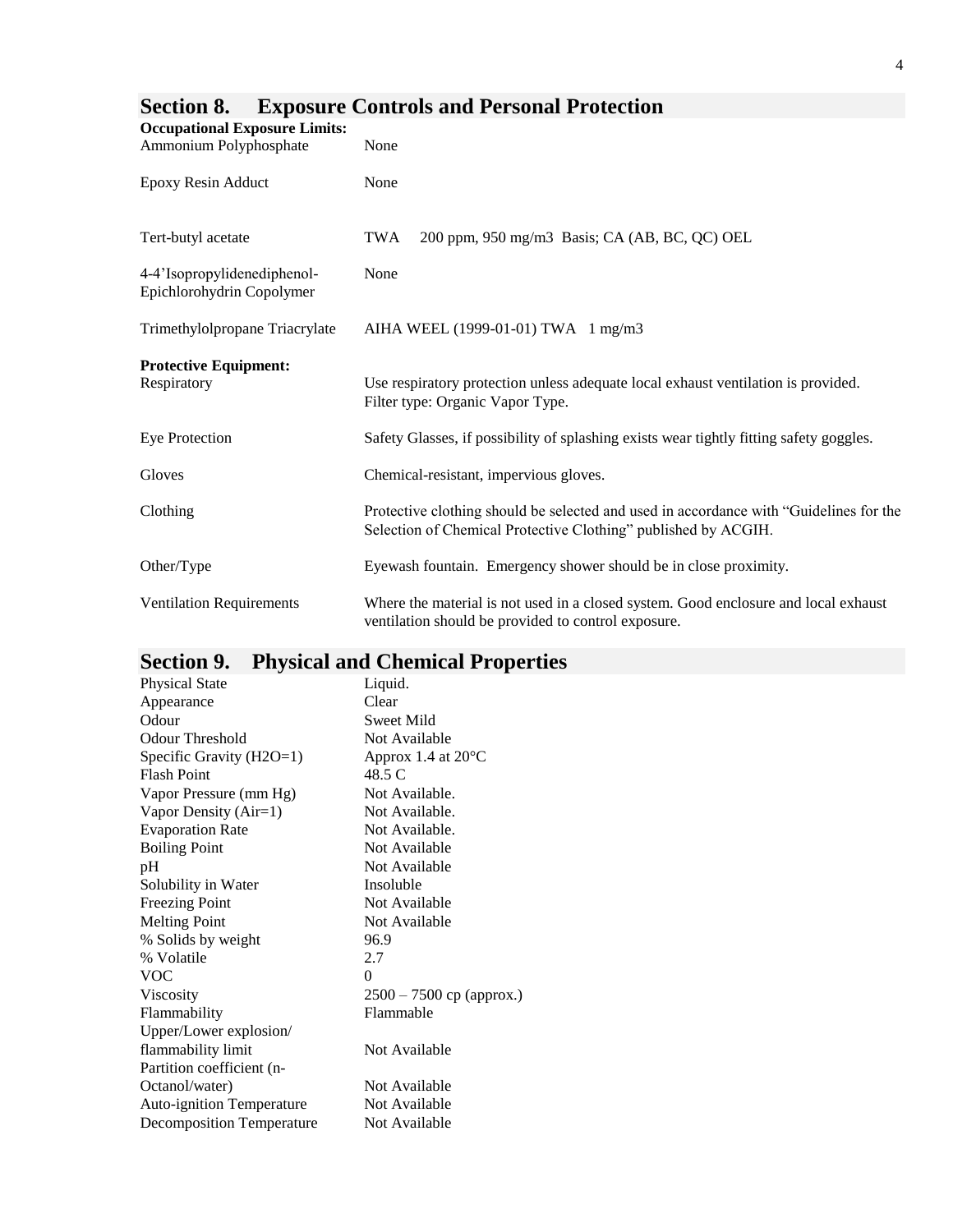# **Section 10. Stability and Reactivity**

| Stability             | Stable under normal conditions.                                                                               |
|-----------------------|---------------------------------------------------------------------------------------------------------------|
| Conditions to Avoid   | Keep away from heat, flame, sparks, and other ignition sources.                                               |
| Polymerization        | Caustic Soda (sodium hydroxide) can induce vigorous polymerization at temperatures<br>around $200^{\circ}$ C. |
| Incompatibility       | Strong oxidizing agents, sodium hydroxide, acids, bases, nitrates, plastics, Amines and<br>Lewis acids.       |
| Hazardous products of |                                                                                                               |
| Decomposition         | Acetic Acid, Carbon Oxides.                                                                                   |

#### **Section 11. Toxicological Information**

No Data for Product Itself

#### **Acute Toxicity**

Ammonium Polyphosphate

|                                                          | LD50                                                                              |                                         | LC50                                       |  |
|----------------------------------------------------------|-----------------------------------------------------------------------------------|-----------------------------------------|--------------------------------------------|--|
| Ammonium Polyphosphate                                   | Oral (Rat)                                                                        | $>2000$ mg/kg                           |                                            |  |
| Epoxy Resin Adduct                                       | Oral (Rat)<br>Dermal (Rabbit) 1,130 mg/kg                                         | $1,163$ mg/kg                           | Inhalation (Rat) $>11.3$ mg/l              |  |
| Tert-butyl acetate                                       |                                                                                   |                                         | (Estimate) Inhalation<br>$11 \text{ mg}/l$ |  |
| 4-4'Isopropylidenediphenol-<br>Epichlorohydrin Copolymer | Oral (Rat)<br>Dermal (Rat)                                                        | $11,400 \text{ mg/kg}$<br>$2,000$ mg/kg |                                            |  |
| Trimethylolpropane Triacrylate                           | Oral (Rat)<br>Dermal (Rat)                                                        | $5,190$ mg/kg<br>$5,170$ mg/kg          |                                            |  |
| <b>Irritant</b>                                          | Causes serious eye irritation.                                                    |                                         |                                            |  |
| Carcinogenicity                                          | Not Available                                                                     |                                         |                                            |  |
| <b>Mutanogenicity</b>                                    | Not Available                                                                     |                                         |                                            |  |
| <b>Specific Target Organ Toxicity</b>                    |                                                                                   |                                         |                                            |  |
| <b>Epoxy Resin Adduct</b>                                | <b>Respiratory Tract (Irritation)</b><br>Central Nervous System<br>Skin<br>Liver  |                                         |                                            |  |
| Tert-butyl acetate                                       | <b>Respiratory Tract (Irritation)</b><br>Central Nervous System                   |                                         |                                            |  |
| 4-4'Isopropylidenediphenol-<br>Epichlorohydrin Copolymer | <b>Respiratory Tract (Irritation)</b>                                             |                                         |                                            |  |
| Trimethylolpropane Triacrylate                           | <b>Respiratory Tract (Irritation): Single Exposure</b><br>Skin: Repeated Exposure |                                         |                                            |  |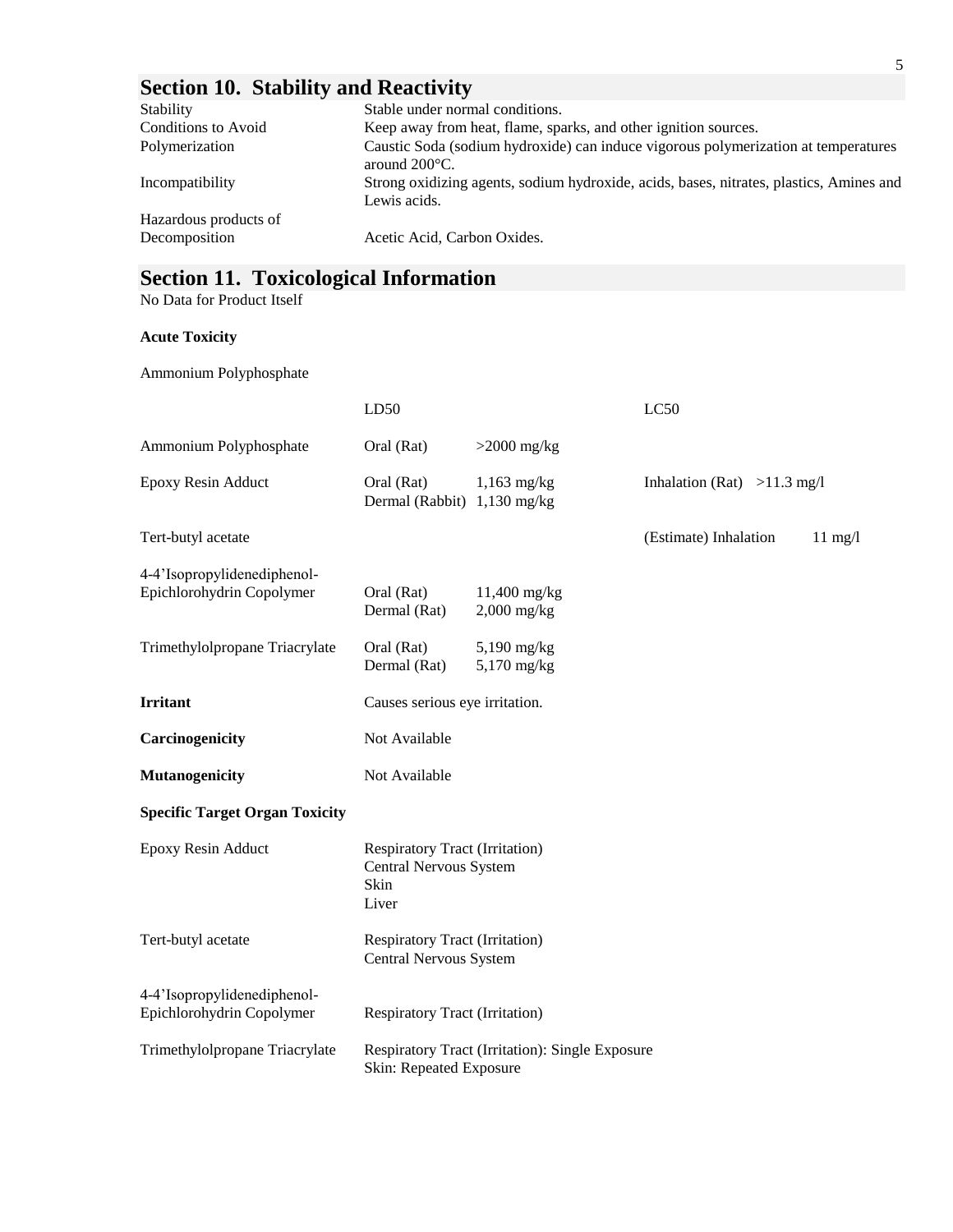#### **Potential Chronic Health Effects**

Epoxy Resin Adduct, 4-4'Isopropylidenediphenol-Epichlorohydrin Copolymer, Trimethylolpropane Triacrylate:

Once sensitized a severe allergic reaction may occur when subsequently exposed to very low levels.

#### **Symptoms of Overexposure**

Tert-butyl acetate : headache, dizziness, tiredness, nausea and vomiting, Concentrations well above the TLV may cause narcotic effects.

#### **Section 12. Ecological Information**

#### **Toxicity**

| No Data for product itself                                                                             |                                                                                                  |                                     |                              |                                                               |                                    |
|--------------------------------------------------------------------------------------------------------|--------------------------------------------------------------------------------------------------|-------------------------------------|------------------------------|---------------------------------------------------------------|------------------------------------|
| Ammonium polyphosphate                                                                                 | Acute (Fish (rainbow trout), 96 hr.) LC50                                                        |                                     |                              | $123$ mg/l                                                    |                                    |
| Epoxy Resin Adduct                                                                                     | Acute (Fish (Zebra danio), 96 hr)<br>Acute (Daphnia, 24 hr)<br>Acute (Algae, 72 hr)              |                                     | LC50<br>EC50<br>LC50         | $24 \text{ mg}/l$<br>$76 \text{ mg}/l$<br>$110$ mg/l          |                                    |
| Tert-butyl acetate                                                                                     | No data available                                                                                |                                     |                              |                                                               |                                    |
| 4-4'Isopropylidenediphenol-Epichlorohydrin Copolymer/Trimethylolpropane Triacrylate (Reaction Product) |                                                                                                  |                                     |                              |                                                               |                                    |
|                                                                                                        | Acute (Fish, 96 hr)<br>Acute (Daphnia, 24 hr)<br>Acute (Daphnia, 21 day)<br>Acute (Algae, 72 hr) |                                     | LC50<br>EC50<br>NOEC<br>LC50 | $1.3 \text{ mg}/l$<br>$2.1 \text{ mg}/l$<br>$11 \text{ mg}/1$ | 0.3 mg/l (Magna Reproductive Test) |
| <b>Persistence/Degradability</b>                                                                       | Not Available                                                                                    |                                     |                              |                                                               |                                    |
| <b>Bioaccumulation Potential</b>                                                                       |                                                                                                  |                                     |                              |                                                               |                                    |
| Epoxy Resin Adduct                                                                                     | LogPow<br><b>BCF</b><br>Potential                                                                | $-0.269 - 0.15$<br>Low              |                              |                                                               |                                    |
| 4-4'Isopropylidenediphenol-<br>Epichlorohydrin Copolymer                                               | LogPow<br><b>BCF</b><br>Potential                                                                | $2.64 - 3.78$<br>$3 - 31.00$<br>Low |                              |                                                               |                                    |

### **Section 13. Disposal Considerations**

Waste Disposal The generation of waste should be avoided or minimized wherever possible. Disposal should be in accordance with federal, provincial and municipal regulations.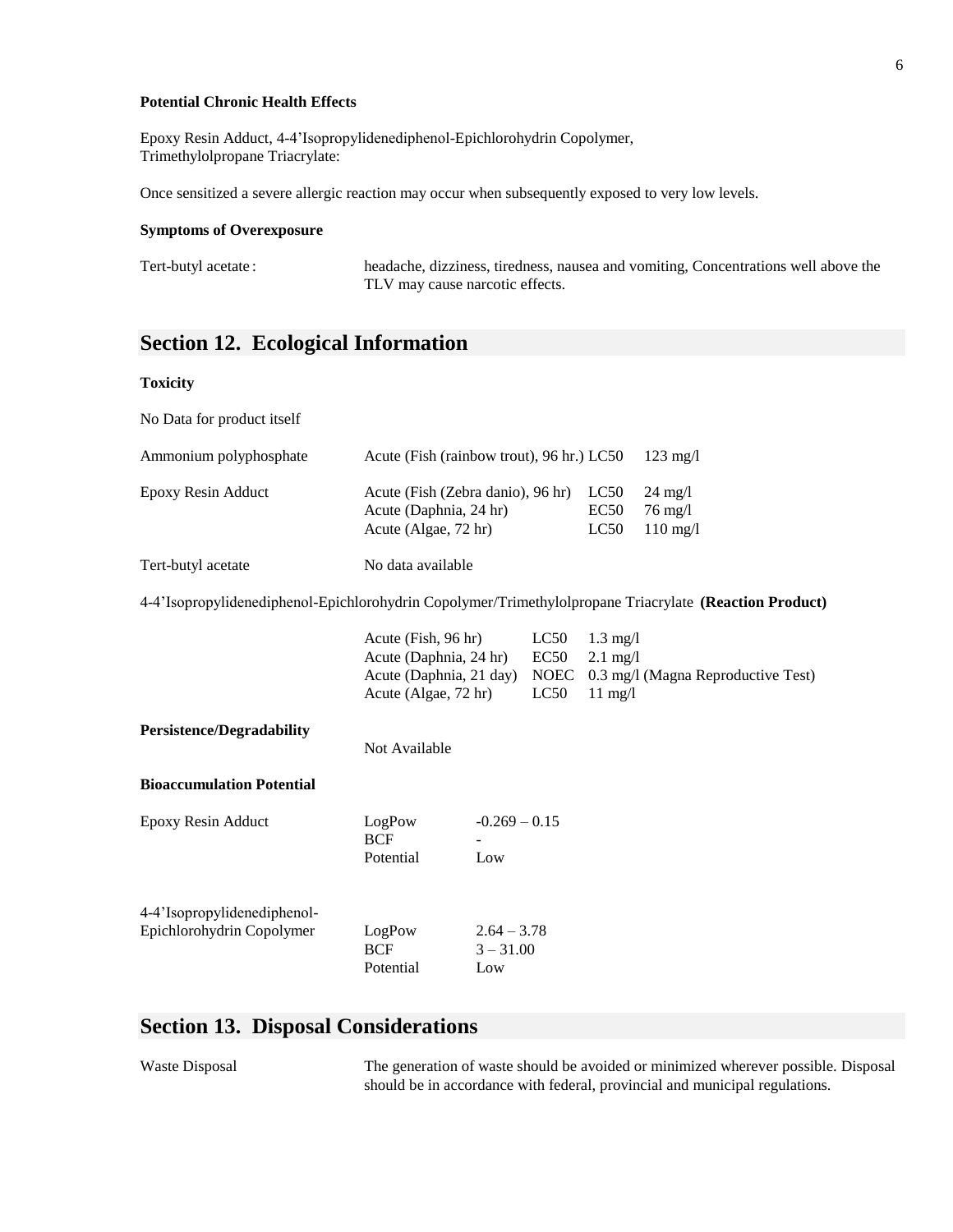#### **Section 14. Transport Information**

|        | <b>Section 15. Regulatory Information</b>                            |
|--------|----------------------------------------------------------------------|
|        | <b>JATA</b><br>UN1263, PAINT, FLAMMABLE, CLASS 3 Packaging Group III |
| Canada | <b>TDG</b><br>UN1263, PAINT, FLAMMABLE, CLASS 3 Packaging Group III  |

## Canada DSL, All components listed or exempt USA TSCA, All components listed or exempt

#### **Section 16. Other Information**

Revision Date NOV. 2, 2020

Note This information is furnished without warranty, expressed or implied, except that it is accurate to the best knowledge of Quantum Technical Services Limited. The data on this sheet relates only to the specific material designated herein. Quantum Technical Services Ltd. assumes no legal responsibility for use or reliance upon these data.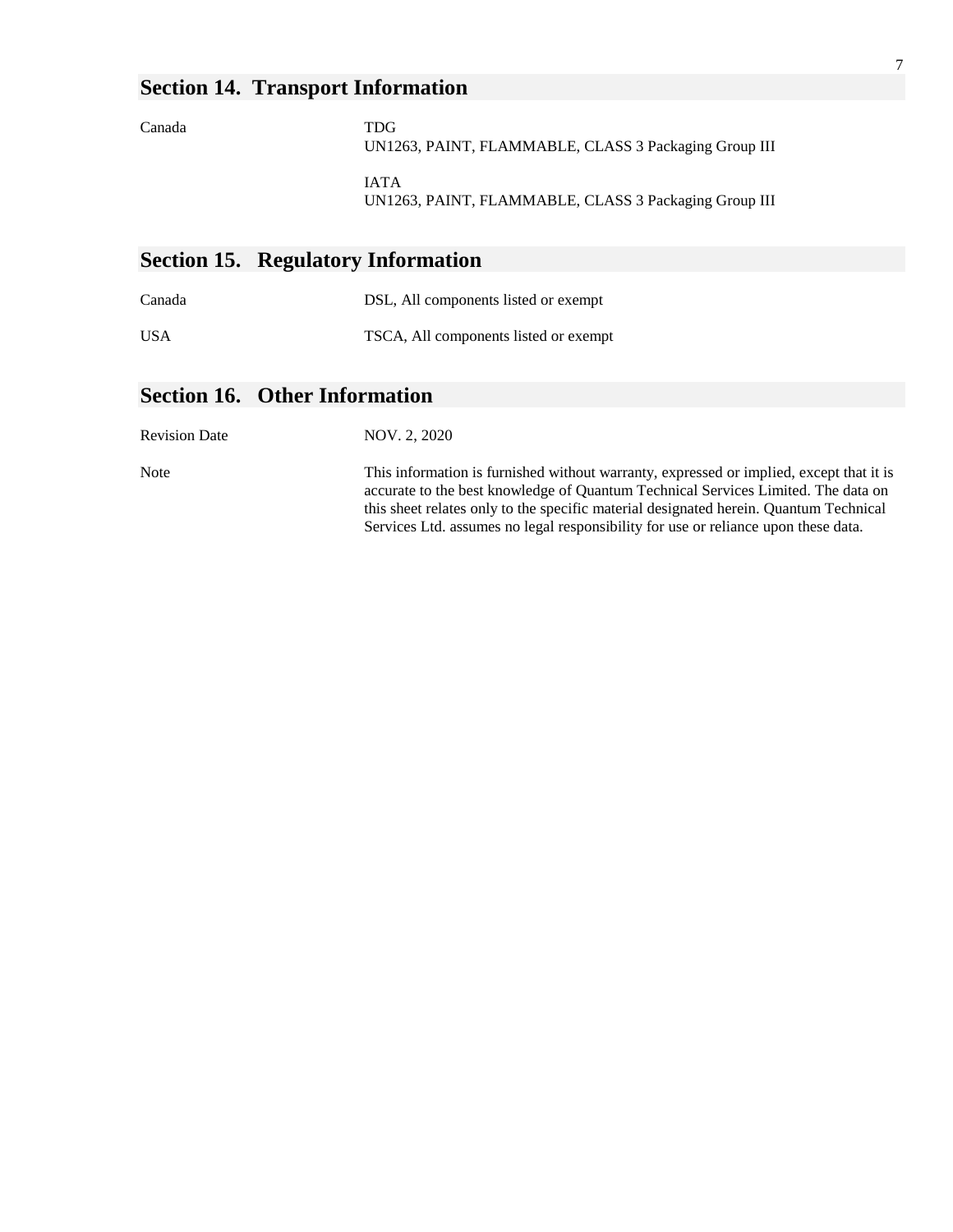8

# **Section 1. Product and Company Identification**

| <b>Product Name</b>         | <b>SafeCoat Clear II Part B</b>                                                |
|-----------------------------|--------------------------------------------------------------------------------|
| Manufacturer                | <b>Ouantum Technical Services Ltd. (Dba Quantum Chemical)</b><br>15 Riel Drive |
|                             | St. Albert, AB, Canada T8N 3Z2                                                 |
|                             | Tel: (780) 458-3355 (non-emergency phone number)                               |
|                             | Fax: (780) 458-2852                                                            |
|                             | www.quantumchemical.com                                                        |
| <b>Chemical Emergencies</b> | For 24-Hour Emergency call Canutec at 613.996.6666                             |

## **Section 2. Hazards Identification**

**2.1 Classification**

**GHS Classification**

| <b>Flammable Liquids</b>                                  | <b>Category 2</b> |
|-----------------------------------------------------------|-------------------|
| <b>Acute Toxicity:Oral</b>                                | Category 4        |
| <b>Acute Toxicity: Dermal</b>                             | <b>Category 4</b> |
| <b>Acute Toxicity: Inhalation</b>                         | <b>Category 4</b> |
| Skin corrosion/irritation                                 | Category 1C       |
| Serious eye damage/Eye irritation                         | Category 1        |
| <b>Respiratory Sensitization</b>                          | Category 1        |
| <b>Skin Sensitization</b>                                 | Category 1        |
| <b>Toxic to Reproduction</b>                              | Category 2        |
| <b>Specific Target Organ Toxicity (single exposure)</b>   |                   |
| <b>Respiratory Tract Irritation/Narcotic Effects</b>      | Category 3        |
| Lungs, Skin                                               | Category 1        |
| <b>Specific Target Organ Toxicity (repeated exposure)</b> |                   |
| Skin, Blood System, Central Nervous System,               |                   |
| <b>Respiratory Tract, Lungs, liver.</b>                   | Category 1        |

#### **2.2 Label Elements**

**Pictogram**



**Signal Word Danger**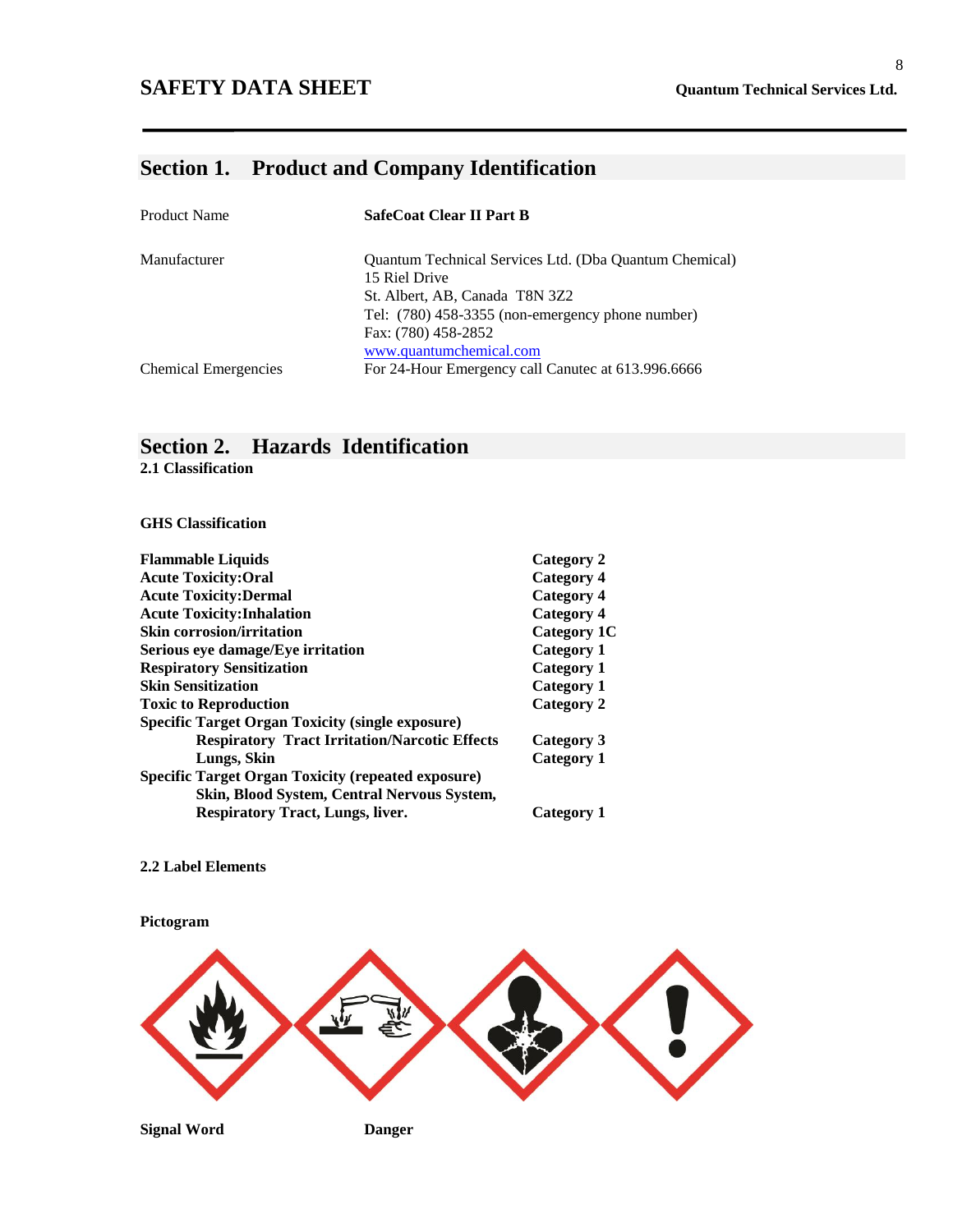|                                 |                                                                                                 | 9 |
|---------------------------------|-------------------------------------------------------------------------------------------------|---|
| <b>Hazard Statements</b>        | H225 Highly Flammable liquid and vapour.                                                        |   |
|                                 | H332 Harmful if inhaled.                                                                        |   |
|                                 | H302 Harmful if swallowed.                                                                      |   |
|                                 | H312 Harmful in contact with skin.                                                              |   |
|                                 | H314 Causes severe skin burns and eye damage.                                                   |   |
|                                 | H315 Causes skin irritation.                                                                    |   |
|                                 | H317 May cause allergic skin reaction.                                                          |   |
|                                 | H319 Causes serious eye irritation.                                                             |   |
|                                 | H334 May cause allergy or asthma symptoms or breathing difficulties if inhaled.                 |   |
|                                 | H361fd Suspected of damaging fertility. Suspected of damaging unborn child.                     |   |
|                                 | H335 May cause respiratory irritation.                                                          |   |
|                                 | H336 May cause drowsiness or dizziness.                                                         |   |
|                                 | H370 Causes damage to organs (lungs, skin)                                                      |   |
|                                 | H372 Causes damage to organs through prolonged or repeated exposure: skin, blood                |   |
|                                 | system, central nervous system, respiratory tract, lungs, liver.                                |   |
| <b>Precautionary Statements</b> | P201 Obtain special instructions before use.                                                    |   |
|                                 | P202 Do not handle until all safety instructions have been read and understood.                 |   |
|                                 | P210 Keep away from heat, hot surfaces, sparks, open flames, and other ignition                 |   |
|                                 | sources. No smoking.                                                                            |   |
|                                 | P233 Keep container tightly closed.                                                             |   |
|                                 | P240 Ground and bond container and receiving equipment.                                         |   |
|                                 | P241 Use explosion proof electrical/ventilating/lighting equipment.                             |   |
|                                 | P242 Use non sparking tools.                                                                    |   |
|                                 | P243 Take action to avoid static discharge.                                                     |   |
|                                 | P280 Wear protective gloves/protective clothing/eye protection/face protection.                 |   |
|                                 | P284 [In case of inadequate ventilation] wear respiratory protection.                           |   |
|                                 | P261 Avoid breathing dust/fume/gas/mist/vapours/spray.                                          |   |
|                                 | P270 Do not eat, drink or smoke when using this product.                                        |   |
|                                 | P271 Use only outdoors or in a well ventilated area.                                            |   |
|                                 | P264 Wash face, hands and any exposed skin thoroughly after handling.                           |   |
|                                 | P272 Contaminated work clothing should not be allowed out of the workplace.                     |   |
| <b>Response</b>                 | P314 Get medical attention if you feel unwell.                                                  |   |
|                                 | P308 + P313 If exposed or concerned: Get medical attention.                                     |   |
|                                 | P303 + P361 + P353 IF ON SKIN (or hair): Take off immediately all contaminated                  |   |
|                                 | clothing. Rinse skin with water [or shower].                                                    |   |
|                                 | P333 + P313 If skin irritation or rash occurs: Get medical advice/attention.                    |   |
|                                 | <b>P304</b> + <b>P340</b> IF INHALED: Remove victim to fresh air and keep at rest in a position |   |
|                                 | comfortable for breathing.                                                                      |   |
|                                 | P310 Immediately call a POISON CENTER/doctor.                                                   |   |
|                                 | P342 + P311 If experiencing respiratory symptoms: call a POISON CENTER/doctor.                  |   |
|                                 | P301 + P310 IF SWALLOWED: Immediately call a Poison Center/doctor.                              |   |
|                                 | P330 +P331 Rinse mouth. Do NOT induce vomiting.                                                 |   |
|                                 | P305 + P351 + P338 IF IN EYES: Rinse cautiously with water for several minutes.                 |   |
|                                 | Remove contact lenses, if present and easy to do. Continue rinsing.                             |   |
|                                 | P310 Immediately call a POISON CENTER/doctor.                                                   |   |
|                                 | P370 + P378 In case of fire: Use dry sand, dry chemical, or alcohol-resistant foam to           |   |
|                                 | extinguish.                                                                                     |   |
| <b>Storage</b>                  | P405 Store locked up.                                                                           |   |
|                                 | P403 + P233+ P235 Store in a well-ventilated space. Keep container cool. Keep                   |   |
|                                 | container tightly closed.                                                                       |   |
|                                 |                                                                                                 |   |
| <b>Disposal</b>                 | P501 Dispose of contents/containers in accordance with local/regional/national/                 |   |
|                                 | international regulations.                                                                      |   |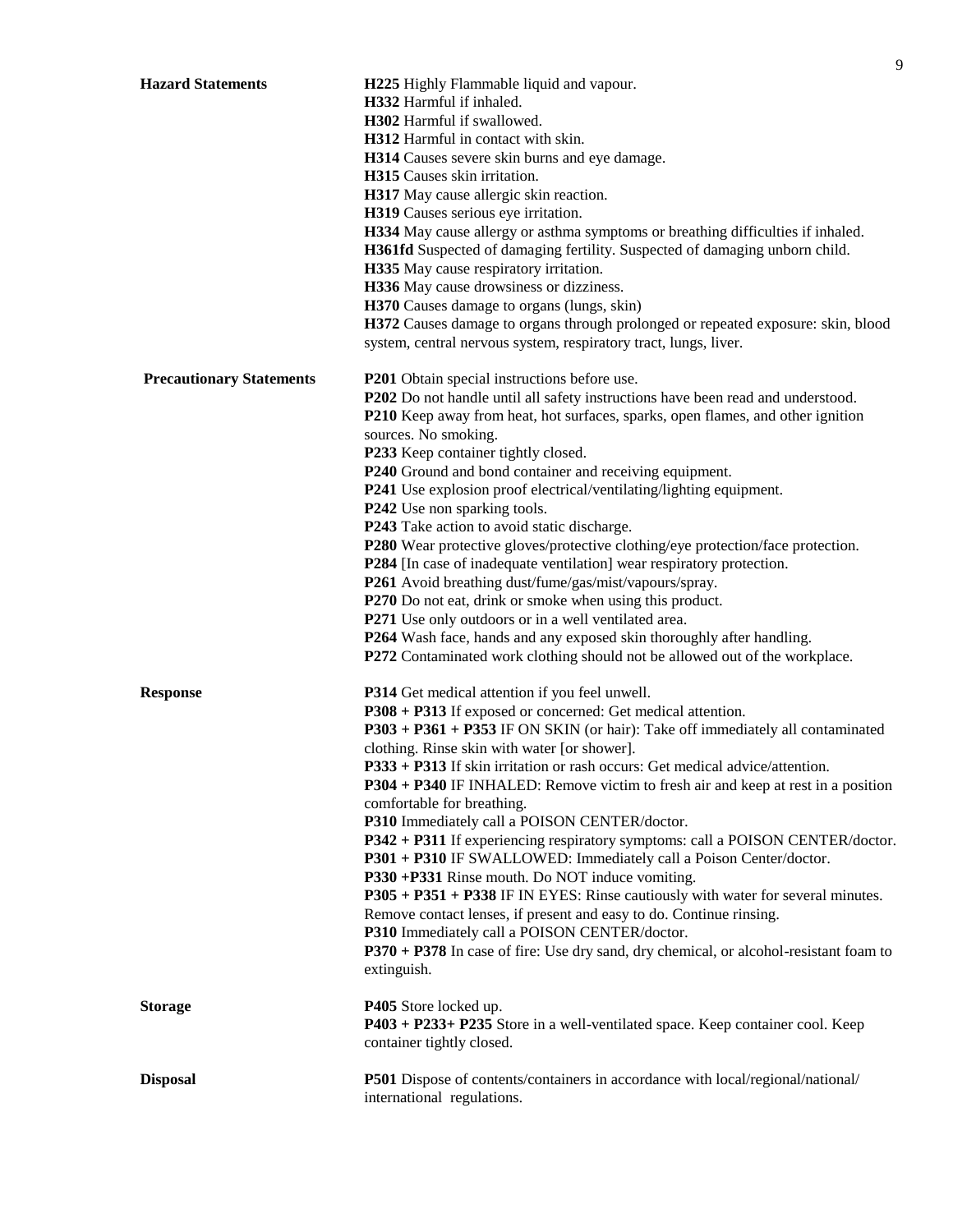| Section 3. Composition and Ingredient Information |           |                      |                           |                           |
|---------------------------------------------------|-----------|----------------------|---------------------------|---------------------------|
| Hazardous Ingredients                             | $\%$      | $C.A.S. \#$          | $LD_{50}$                 | $LC_{50}$                 |
| Benzyl Alcohol                                    |           | $100-51-6$           | Oral (rat) $1,230$ mg/kg  | Inhal (rat) $>4.178$ mg/l |
| Isophorone Diamine                                |           | 2855-13-2            | Oral (rat) $1,030$ mg/kg  |                           |
| Amine-Epoxy Resin Adduct (proprietary)            |           |                      |                           |                           |
| Phenol, 4-Nonyl-, Branched                        |           | 84852-15-3           | Oral (rat) $1,300$ mg/kg  |                           |
| N-(aminoethyl)piperazine                          |           | $140 - 31 - 8$       | Oral (rat) $>1,000$ mg/kg |                           |
| Diethylenetriamine                                |           | $0.5 - 1.5$ 111-40-0 | Oral (rat) $1,080$ mg/kg  |                           |
| Tertiary butyl acetate                            | $30 - 60$ | 540-88-5             |                           | Inhal (estimate) $11mg/l$ |

Note Concentration ranges not given are withheld by raw material supplier as trade secret. Concentration ranges are given to protect intellectual property.

| Eye Contact         | Get medical attention immediately. Immediately flush eyes with running water for a<br>minimum of 15 minutes. Hold eyelids open during flushing. Check for and remove any<br>contact lenses. Chemical burns must be promptly treated by a Physician.                                                                                                                                                                           |
|---------------------|-------------------------------------------------------------------------------------------------------------------------------------------------------------------------------------------------------------------------------------------------------------------------------------------------------------------------------------------------------------------------------------------------------------------------------|
| <b>Skin Contact</b> | Get medical attention immediately. Remove contaminated clothing. Wash affected<br>areas thoroughly with plenty of soap and water. Chemical burns must be promptly<br>treated by a Physician. Contaminated clothing should be thoroughly cleaned before                                                                                                                                                                        |
| Inhalation          | reuse.<br>Get medical attention immediately. Remove patient from exposure, keep warm and at<br>rest. If breathing is labored, oxygen should be administered by qualified personnel.<br>Obtain medical attention if there are persistent symptoms. The exposed person may<br>need to be kept under medical surveillance for 48 hours.                                                                                          |
| Ingestion           | Get medical attention immediately. Wash out mouth with water. If material has been<br>swallowed and exposed person is conscious, give small quantities of water to drink.<br>Stop if the exposed person feels sick as vomiting may be dangerous. Only induce<br>vomiting at the instruction of a physician. Chemical burns must be promptly treated by<br>a Physician. Never give anything by mouth to an unconscious person. |

# **Section 5. Fire Fighting Measures**

| Extinguishing Media                                            | Use an extinguishing agent suitable for the surrounding fire.                                                                        |
|----------------------------------------------------------------|--------------------------------------------------------------------------------------------------------------------------------------|
| Unsuitable Extinguishing Media                                 | None known.                                                                                                                          |
| Special Protective equipment and precautions for firefighters. |                                                                                                                                      |
|                                                                | Fire fighters must wear full protective equipment including self-contained breathing<br>apparatus with chemical protection clothing. |
| Special Hazards                                                | Keep containers cool by spraying with water if exposed to fire.                                                                      |

## **Section 6. Accidental Release Measures**

| <b>Personal Precautions</b>      | Do not touch or walk through spilled material. Avoid breathing vapor or mist. Put on<br>appropriate personal protective equipment (section 8).    |
|----------------------------------|---------------------------------------------------------------------------------------------------------------------------------------------------|
| Method for Cleaning Up           | Cover spills with some inert absorbent material, sweep up and place in a waste<br>disposal container.                                             |
| <b>Environmental Precautions</b> | Avoid release to environment. Inform relevant authorities if the product has caused<br>environmental pollution (sewers, waterways, soil, or air). |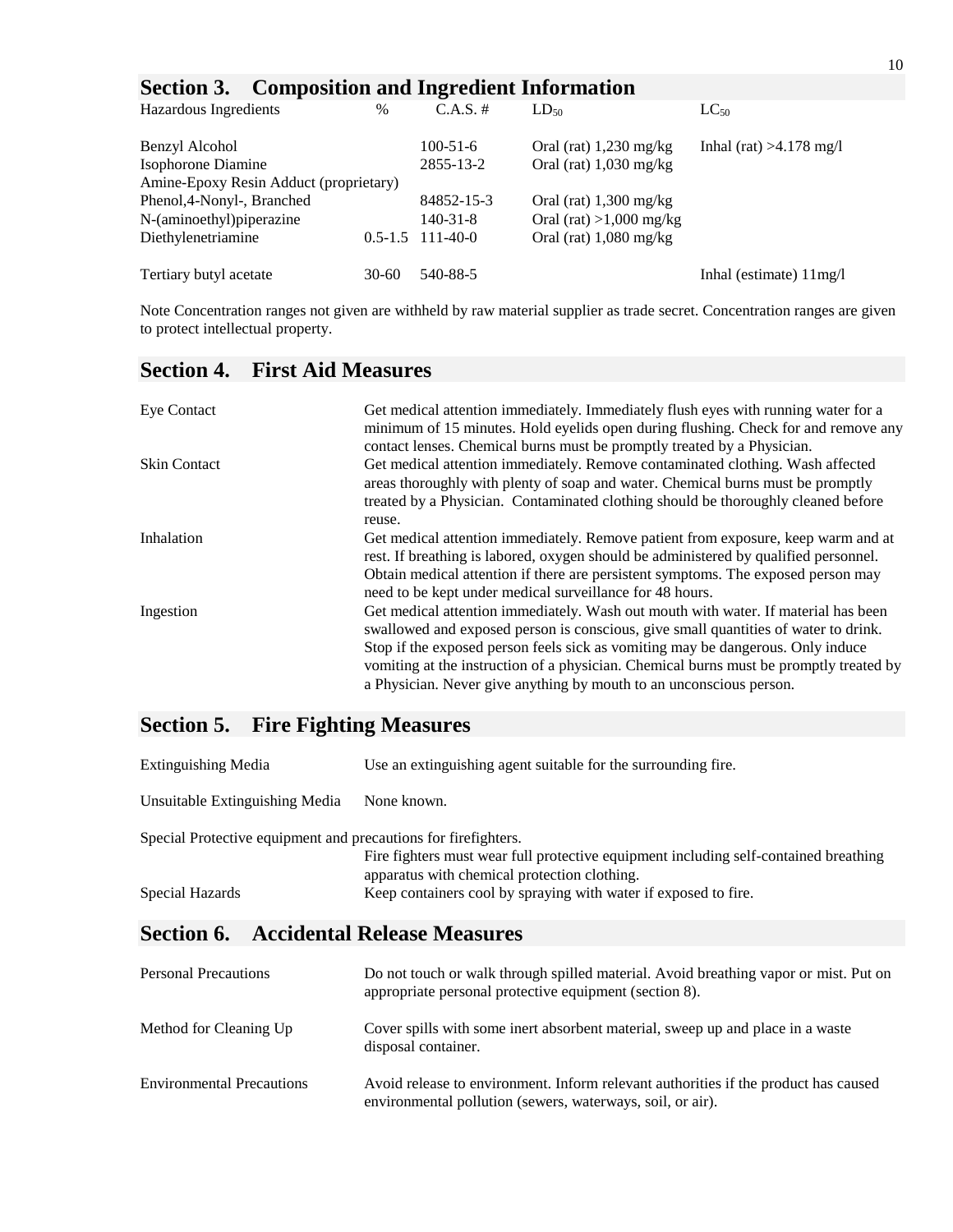# **Section 7. Handling and Storage**

| Handling             | Put on appropriate personal protective equipment (see section 8).<br>Persons with a history of skin sensitization problems or asthma, allergies or chronic or<br>recurrent respiratory disease should not be employed in any process in which this<br>product is used. Avoid exposure – obtain special instructions before use. Avoid<br>exposure during pregnancy. Do not get in eyes or on skin or clothing. Do not breather<br>vapor or mist. Do not ingest. Use only with adequate ventilation. Wear appropriate<br>respirator when ventilation is inadequate. |
|----------------------|--------------------------------------------------------------------------------------------------------------------------------------------------------------------------------------------------------------------------------------------------------------------------------------------------------------------------------------------------------------------------------------------------------------------------------------------------------------------------------------------------------------------------------------------------------------------|
|                      | Eating, drinking and smoking should be prohibited in areas where this material is<br>handled, stored and processed. Workers should wash hands and face before eating,<br>drinking and smoking. Remove contaminated clothing and protective equipment<br>before entering eating areas. See section 8 for additional information on hygiene<br>measures.                                                                                                                                                                                                             |
| <b>Storage Needs</b> | Store in a cool dry, well ventilated space, protected from direct sunlight, and away<br>from incompatible materials (see section 10). Store locked up. Keep container tightly<br>closed and sealed until ready for use. Do not store in unlabeled containers.                                                                                                                                                                                                                                                                                                      |

# **Section 8. Exposure Controls and Personal Protection**

| <b>Occupational Exposure Limits:</b><br>Benzyl Alcohol | TWA 10 ppm                                                                                                                                                                                                                                                                                                                                                               |
|--------------------------------------------------------|--------------------------------------------------------------------------------------------------------------------------------------------------------------------------------------------------------------------------------------------------------------------------------------------------------------------------------------------------------------------------|
| Diethylenetriamine                                     | (ACGIH TLV) TWA 4.2 mg/m3, 1 ppm (skin)<br>(NIOSH REL) TWA 4 mg/m3, 1 ppm<br>(OSHA PEL) TWA 4 mg/m3, 1 ppm                                                                                                                                                                                                                                                               |
| Tert-butyl acetate                                     | TWA 200 ppm, 950 mg/m3                                                                                                                                                                                                                                                                                                                                                   |
| Hydrous Aluminum Silicate                              | (ACGIH TLV) TWA 2.0 mg/m3 (respirable dust)<br>(OSHA PEL) TWA 5.0 mg/m3 (respirable dust)                                                                                                                                                                                                                                                                                |
| <b>Protective Equipment:</b>                           |                                                                                                                                                                                                                                                                                                                                                                          |
|                                                        | Appropriate Engineering Controls: Use only with adequate ventilation. If user operations generate fumes, gas, vapor or<br>mist, use process enclosures, local exhaust ventilation or other engineering controls to<br>keep worker exposure to airborne contaminants below recommended or statutory<br>limits                                                             |
| <b>Hygiene Measures:</b>                               | Wash hands, forearms and face thoroughly after handling chemical products, before<br>eating, smoking, using the washroom and at the end of working period. Appropriate<br>techniques should be used to remove potentially contaminated clothing. Contaminated<br>work clothing should not be allowed out of the workplace. Wash contaminated<br>clothing before reusing. |
| Eye/Face Protection                                    | Safety eyewear complying with an approved standard should be used. If contact is<br>possible wear chemical splash goggles.                                                                                                                                                                                                                                               |
| Respiratory                                            | Use respiratory protection unless adequate local exhaust ventilation is provided.<br>Filter type: Organic Vapor Type.                                                                                                                                                                                                                                                    |
| Gloves                                                 | Chemical-resistant, impervious gloves.                                                                                                                                                                                                                                                                                                                                   |
| Clothing                                               | Protective clothing should be selected and used in accordance with "Guidelines for the<br>Selection of Chemical Protective Clothing" published by ACGIH.                                                                                                                                                                                                                 |
| Other/Type                                             | Eyewash fountain. Emergency shower should be in close proximity.                                                                                                                                                                                                                                                                                                         |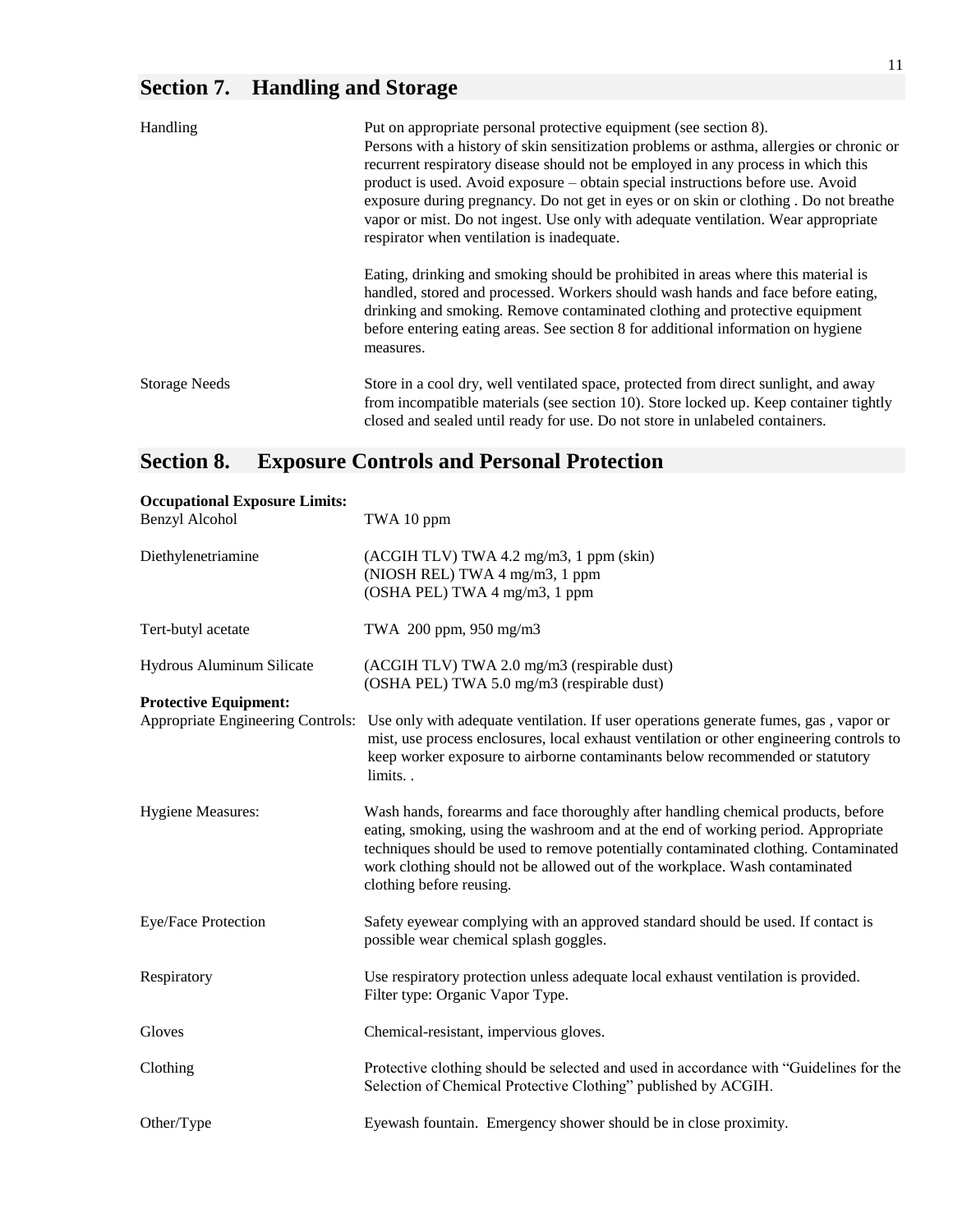## **Section 9. Physical and Chemical Properties**

| <b>Physical State</b>    | Liquid.                 |
|--------------------------|-------------------------|
| Odor and appearance      | Pungent, characteristic |
| Specific Gravity (H2O=1) | Not available           |
| Odor Threshold $(ppm)$   | Not available.          |
| Vapor Pressure (mm Hg)   | Not available.          |
| Vapor Density $(Air=1)$  | Not available.          |
| <b>Evaporation Rate</b>  | Not applicable.         |
| <b>Boiling Point</b>     | Not available           |
| рH                       | Not available           |
| Solubility in Water      | Not available           |
| Coefficient of Water/Oil | Not available,          |
| <b>Flash Point</b>       | $<14^{\circ}$ C         |
|                          |                         |

#### available. applicable. available available available available,

## **Section 10. Stability and Reactivity**

| Reactivity            | Stable under normal conditions                                                                                                                                                                                                                                                       |
|-----------------------|--------------------------------------------------------------------------------------------------------------------------------------------------------------------------------------------------------------------------------------------------------------------------------------|
| Stability             | Stable under normal conditions.                                                                                                                                                                                                                                                      |
| Conditions to Avoid   | Strong Oxidizer, Keep away from heat, flame, sparks, and other ignition sources.                                                                                                                                                                                                     |
| Incompatibility       | Plastics, Strong oxidizing agents, strong acids, strong bases, aliphatic amines, nitrates.                                                                                                                                                                                           |
| Hazardous products of |                                                                                                                                                                                                                                                                                      |
| Decomposition         | Acetic Acid, Carbon oxides                                                                                                                                                                                                                                                           |
| Other Hazards         | Reacts with considerable heat release with some curing agents. Heating this product<br>above $300^{\circ}$ F in the presence of air may cause slow oxidative decomposition; above<br>$500^\circ$ F polymerization may occur.                                                         |
|                       | Some combinations of resins and curing agents can produce exothermic reactions<br>which in large masses can cause runaway polymerization and charring of the reactants.<br>Fumes and vapors from the thermal and chemical decompositions vary widely in<br>composition and toxicity. |

### **Section 11. Toxicological Information**

No Data for Product Itself

| <b>Acute Toxicity</b>      |                                                             |                                      |                                        |  |
|----------------------------|-------------------------------------------------------------|--------------------------------------|----------------------------------------|--|
| <b>Benzyl Alcohol</b>      | LD50<br>Oral (Rat)<br>Dermal (Rabbit) $2,000 \text{ mg/kg}$ | $1,230 \text{ mg/kg}$                | LC50<br>Inhalation (Rat) $>4.178$ mg/l |  |
| Isophorone Diamine         | Oral (Rat)                                                  | $1,030$ mg/kg                        |                                        |  |
| Phenol, 4-Nonyl-, Branched | Oral (Rat)                                                  | $1,300$ mg/kg                        |                                        |  |
| N-(aminoethyl)piperazine   | Oral (Rat)<br>Dermal (Rabbit) 866 mg/kg                     | $> 1000$ mg/kg                       |                                        |  |
| Diethylenetriamine         | Oral (Rat)<br>Dermal (Rabbit)                               | $1,080$ mg/kg<br>$675 \text{ mg/kg}$ |                                        |  |
| Tert-butyl acetate         | (Estimate) Inhalation                                       | $11 \text{ mg}/l$                    |                                        |  |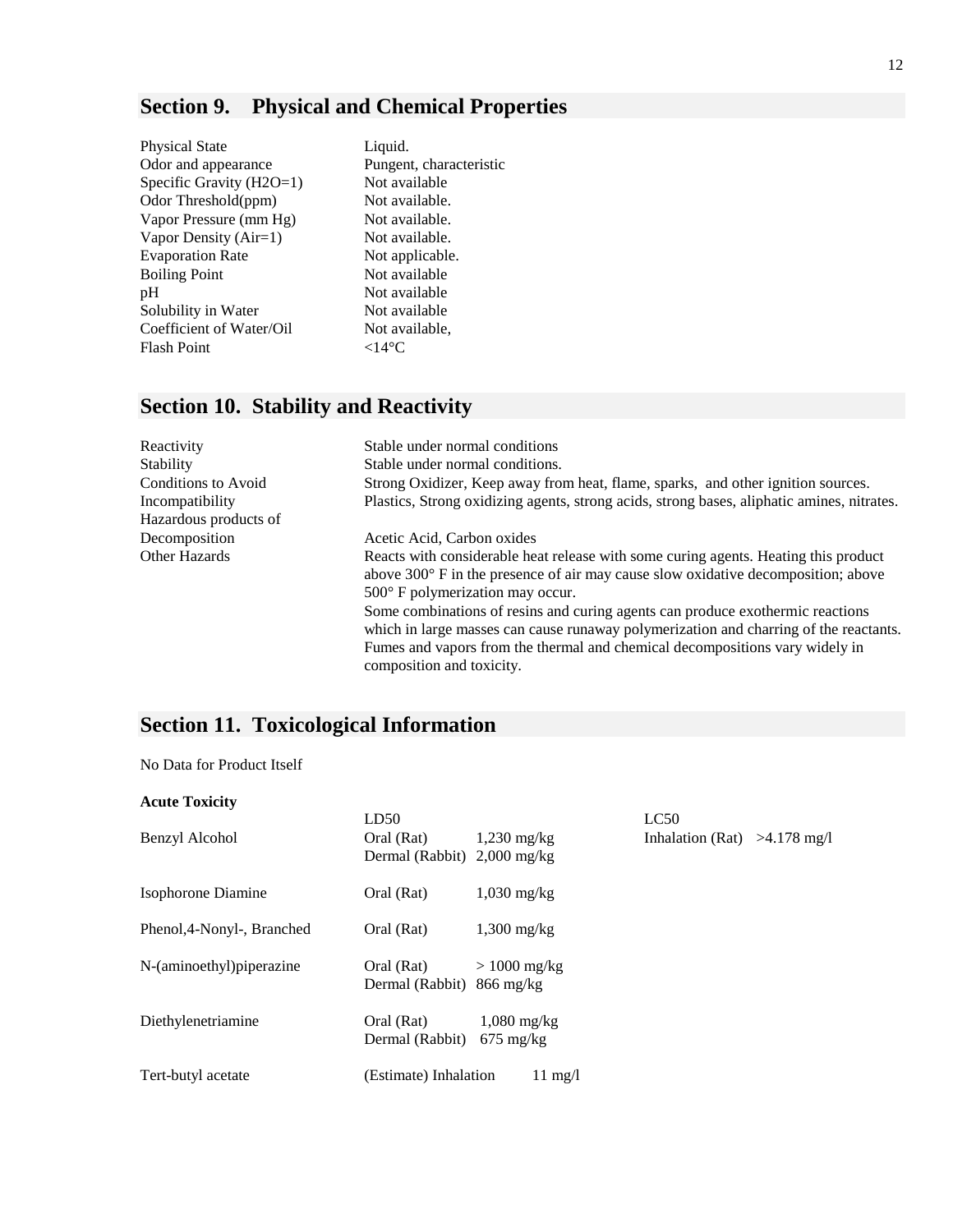|                                                             | 13                                                                                                                                                                                                                                                                                                                   |
|-------------------------------------------------------------|----------------------------------------------------------------------------------------------------------------------------------------------------------------------------------------------------------------------------------------------------------------------------------------------------------------------|
| <b>Specific Target Organ Toxicity</b><br>Benzyl Alcohol     | Respiratory Tract Irritation, Narcotic Effects (single exposure)<br>Central Nervous System (repeated exposure)                                                                                                                                                                                                       |
| Isophorone Diamine                                          | Respiratory Tract Irritation, Narcotic Effects (single exposure)                                                                                                                                                                                                                                                     |
| Amine-Epoxy Resin Adduct                                    | Respiratory Tract Irritation, Narcotic Effects (single exposure)<br>Skin, Respiratory Tract (repeated exposure)                                                                                                                                                                                                      |
| Phenol, 4-Nonyl-, Branched                                  | Blood, Liver, Lungs (repeated exposure)                                                                                                                                                                                                                                                                              |
| N-(aminoethyl)piperazine                                    | Skin, Lungs (single exposure)                                                                                                                                                                                                                                                                                        |
| Diethylenetriamine                                          | Eyes, Nervious System (single exposure)<br>Kidneys, Skin, Lungs, Liver (repeated exposure)                                                                                                                                                                                                                           |
| Tert-butyl acetate                                          | Respiratory Tract Irritation, Central Nervous System with Narcotic Effects (single<br>exposure)                                                                                                                                                                                                                      |
| <b>Potential Acute Health Effects</b><br><b>Eye Contact</b> | Causes serious eye damage                                                                                                                                                                                                                                                                                            |
| Inhalation                                                  | Causes central nervous system depression. May cause drowsiness and dizziness. May<br>cause respiratory irritation. May cause allergy or asthma symptoms or breathing<br>difficulties if inhaled. Exposure to decomposition products may cause a health hazard.<br>Serious effects may be delayed following exposure. |
| Skin Contact                                                | Causes severe burns. Harmful in contact with skin. May cause an allergic skin<br>reaction.                                                                                                                                                                                                                           |
| Ingestion                                                   | Harmful if swallowed. Can cause central nervous system depression. May cause burns<br>to mouth, throat, and stomach.                                                                                                                                                                                                 |
| <b>Eye Contact</b>                                          | Symptoms related to the physical, chemical, and toxicological characteristics.<br>Pain, watering, redness.                                                                                                                                                                                                           |
| Inhalation                                                  | Respiratory tract irritation, coughing, wheezing and breathing difficulties, asthma,<br>nausea or vomiting, headache, drowsiness/fatigue, dizziness/vertigo, unconsciousness,<br>reduced fetal weight, increase in fetal deaths, skeletal malformations.                                                             |
| <b>Skin Contact</b>                                         | Pain or irritation, redness, blistering may occur, reduced fetal weight, increase in fetal<br>deaths, skeletal malformations.                                                                                                                                                                                        |
| Ingestion                                                   | Stomach pains, reduced fetal weight, increase in fetal deaths, skeletal malformations.                                                                                                                                                                                                                               |
| <b>Potential Chronic Health Effects</b><br>General          | Causes damage to organs through prolonged or repeated exposure: once sensitized, a<br>severe allergic reaction may occur when subsequently exposed to very low levels.                                                                                                                                               |
| Carcinogenicity                                             | No known significant effects or critical hazards.                                                                                                                                                                                                                                                                    |
| Mutanogenicity                                              | No known significant effects or critical hazards.                                                                                                                                                                                                                                                                    |
| Teratogenicity                                              | Suspected of damaging the unborn child.                                                                                                                                                                                                                                                                              |
| Developmental effects<br><b>Fertility Effects</b>           | No known significant effects or critical hazards.<br>Suspected of damaging fertility.                                                                                                                                                                                                                                |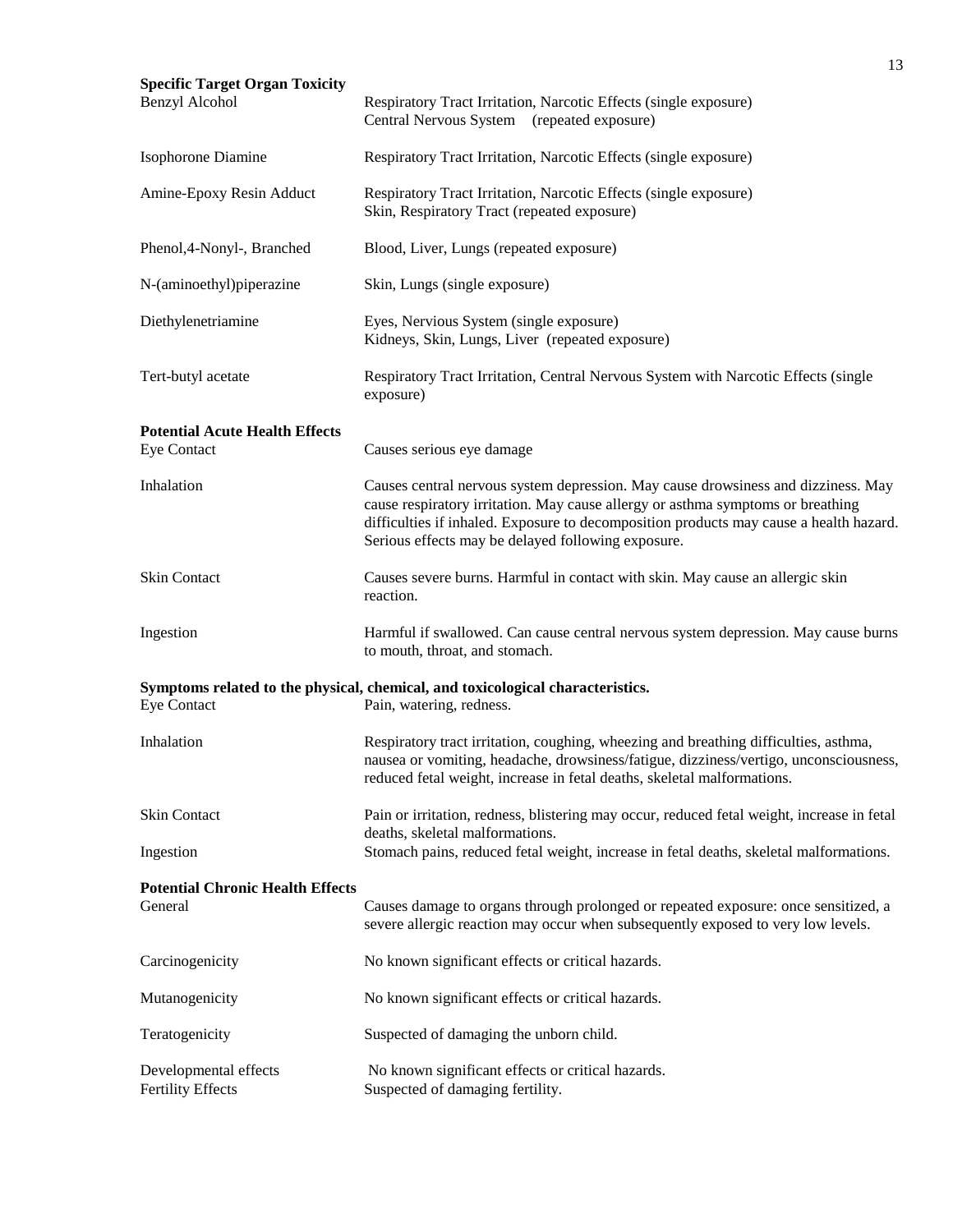#### **Section 12. Ecological Information**

**Toxicity**

| No Data for product itself       |                                                                                                                                |                                  |      |                                                                                     |
|----------------------------------|--------------------------------------------------------------------------------------------------------------------------------|----------------------------------|------|-------------------------------------------------------------------------------------|
| Benzyl Alcohol                   | Acute (Fish, 96 hr)                                                                                                            |                                  | LC50 | 10,000 ug/l (fresh water)                                                           |
| Phenol, 4-Nonyl-, Branched       | Acute (Blue Gill, 96 hr)<br>Acute (Green Algae, 72 hr) EC50<br>Acute (Green Algae, 96 hr) EC50                                 |                                  | LC50 | 135.1 ug/l (fresh water)<br>$0.33$ mg/l<br>$0.41$ mg/l                              |
| 2- piperazine -l-ylethylamine    | Acute (Fish 96 hr)                                                                                                             |                                  | LC50 | $2,190,000$ ug/l (fresh water)                                                      |
| 2,2`-iminodiethylamine           | Acute (Daphnia, 48 hr)<br>Acute (Water Flea, 48 hr) LC50<br>Acute (Green Algae, 72 hr) EC50<br>Acute (Green Algae, 96 hr) EC50 |                                  | LC50 | $16$ mg/l<br>53,500 ug/l (fresh water)<br>$1,164$ mg/l<br>345,60 ug/l (fresh water) |
| Tert-butyl acetate               | No data available                                                                                                              |                                  |      |                                                                                     |
| <b>Persistence/Degradability</b> | Not Available                                                                                                                  |                                  |      |                                                                                     |
| <b>Bioaccumulation Potential</b> |                                                                                                                                |                                  |      |                                                                                     |
| Benzyl Alcohol                   | LogPow<br><b>BCF</b><br>Potential                                                                                              | 1.1<br>Low                       |      |                                                                                     |
| Phenol, 4-Nonyl-, Branched       | LogPow<br><b>BCF</b><br>Potential                                                                                              | 5.4<br>2.4<br>Low                |      |                                                                                     |
| N-(aminoethyl)piperazine         | LogPow<br><b>BCF</b><br>Potential                                                                                              | $-1.48$<br>$\blacksquare$<br>Low |      |                                                                                     |
| Diethylenetriamine               | LogPow<br><b>BCF</b><br>Potential                                                                                              | $-1.3$<br>$0.65 - 2.80$<br>Low   |      |                                                                                     |

#### **Section 13. Disposal Considerations**

Waste Disposal The generation of waste should be avoided or minimized wherever possible. Disposal should be in accordance with federal, provincial and municipal regulations.

### **Section 14. Transport Information**

Canada TDG

UN3469, PAINT, FLAMMABLE, CORROSIVE, CLASS 3 (SUBSIDIARY CLASS 8), PG II.

IATA UN3469, PAINT, FLAMMABLE, CORROSIVE, CLASS 3 (SUBSIDIARY CLASS 8), PG II.